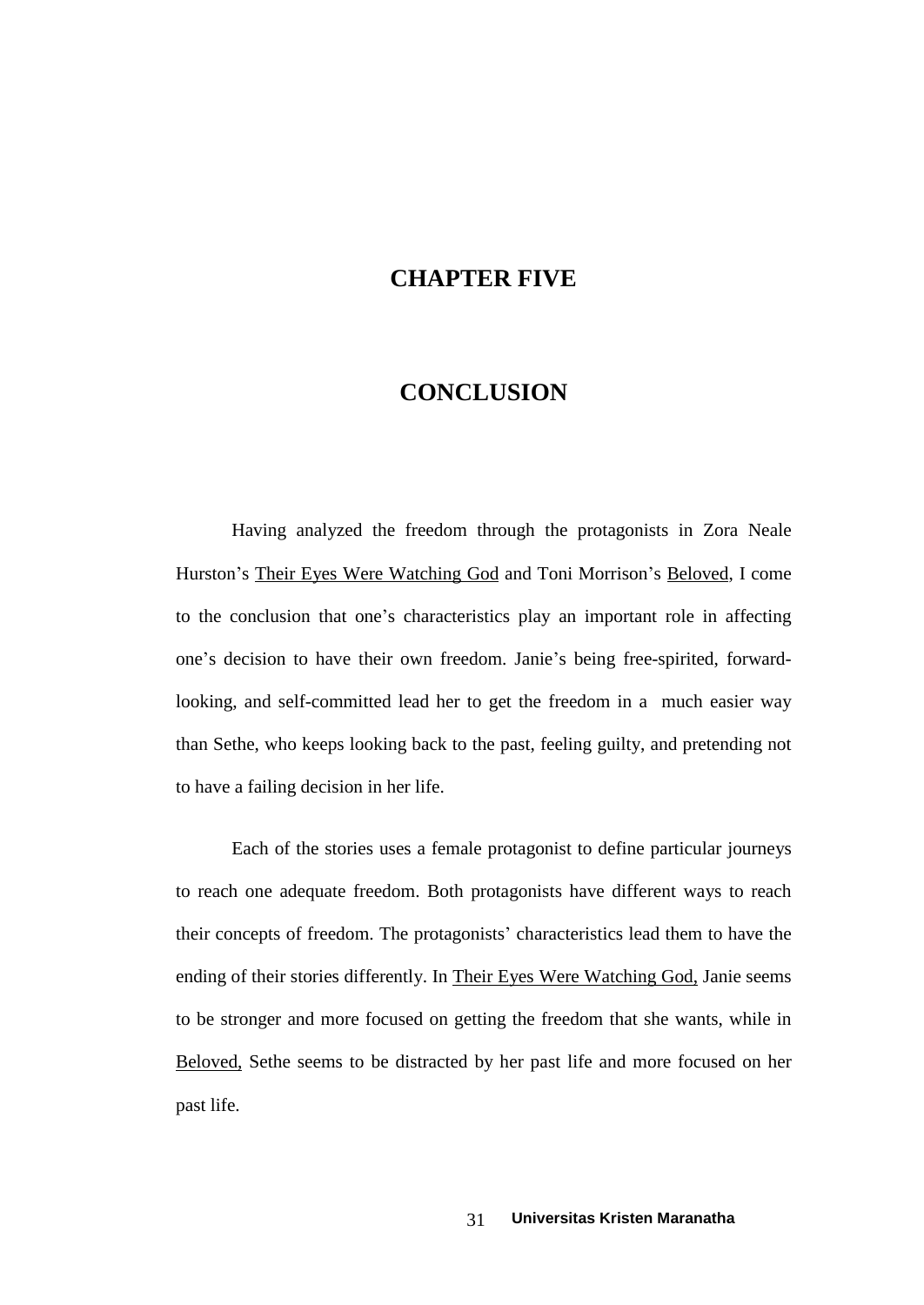Furthermore, both of the novels draw attention to the oppressive affects of the "stereotypical representation of women as sex object, wife, and mother" (Palmer 14). They depict the negative view of the feminine identity and position and identify femininity with a number of undesirable attributes, including passivity, dependence, indecisiveness and a propensity for excessive self-sacrifice.

In Their Eyes Were Watching God, Janie is described as a woman who undergoes much oppression from her spouses. She has to do as her husbands say, be as her husbands want, and step back from the society since she is able to be the front woman. She is also defined as a woman who has the ability to break free. Although she seems weak, she actually has the power to lead her own life. In other words, she can establish her own freedom. She shows her need to find the right spouse for herself until the end of the story. She keeps on searching someone to be at her side and share the same concept of freedom. It is possible for Janie to have an active freedom because she is not a mother who is immanent and not free like Sethe in Beloved. She moves forward and believes in herself in reaching freedom. In gaining freedom, Janie has a bigger opportunity than Sethe.

In Beloved, Sethe is described as a mother who undergoes much oppression from her motherhood. She has to be able to raise, protect, and love her children at that time. She is also defined as a woman who has the ability to break free. Different from Janie, although she seems strong, she actually does not have the power to lead her own life because she has to break free from the notion of motherhood which makes women vulnerable to male control and manipulation. In other words, she cannot establish her own freedom. She has to undergo many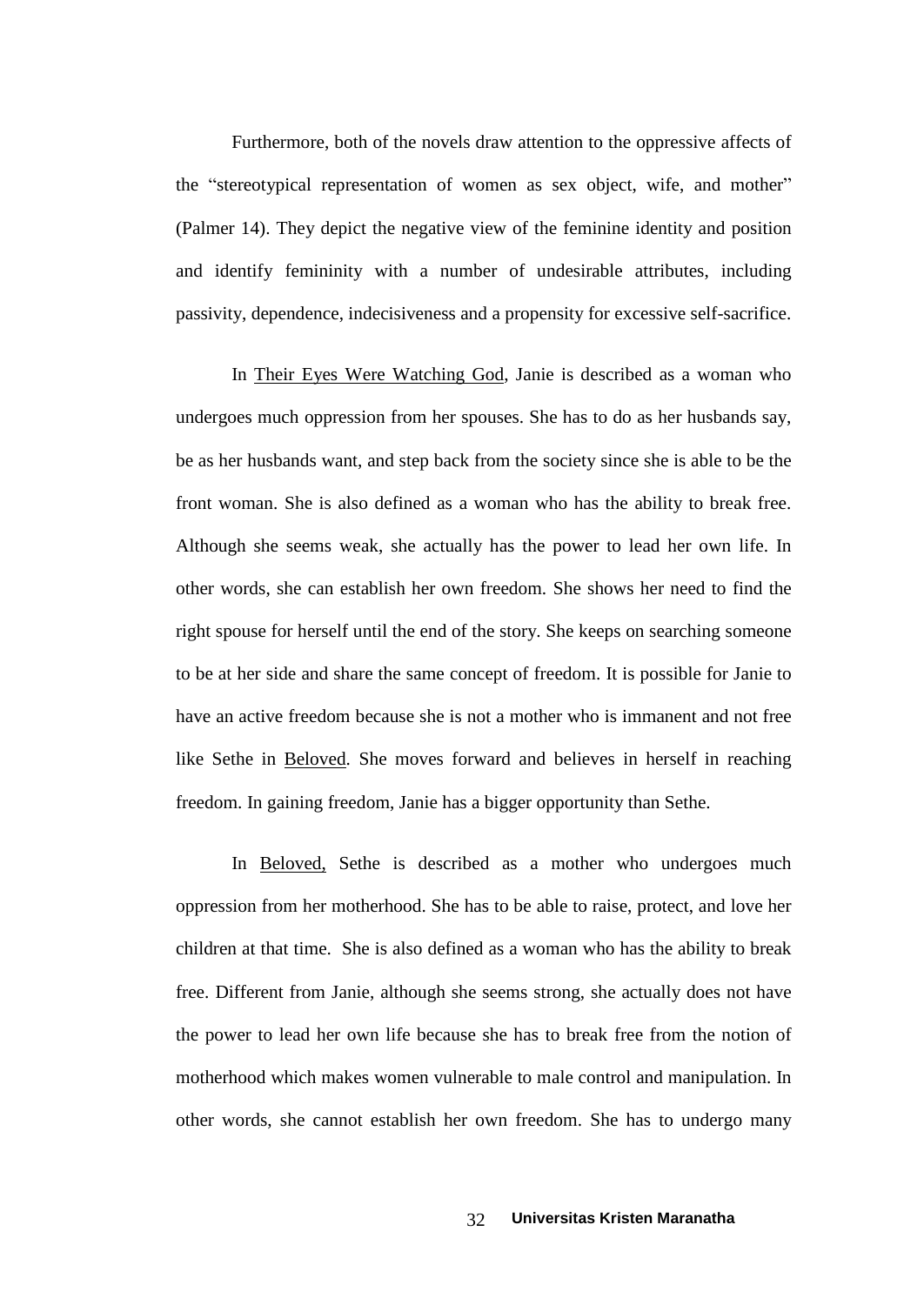responsibilities as a mother and is blamed for her failure. As seen through the feminist perspective, Sethe is not going to have any active freedom at all because she is a mother of four children and she has two daughters who bind them together into a more complicated relationship (Charvet  $114$ ). At the end of the story she remains guilty because as a mother she is immanent and not free (Charvet 107).

The act of oppression and limitation of freedom happens because there are different classes within the society. In the eye of feminism, the society in here is male-made society. This differentiation seems to be some kind of subordination toward women. The differentiation is also seen as the stratum in gender. Women are labeled as the Other who are not allowed to have the same rights, power and opportunities as men. The notion of women is given by men who seem to determine the positions and rules in the society. This subordination toward women is rejected by both of the protagonists but in gaining their freedom, they do it in<br>different ways as they have the notion that "motherhood makes women more different ways as they have the notion that "motherhood makes women more vulnerable to male control" (Palmer 99).

The difference between the two stories is displayed by the actions of the women of subordination. In Their Eyes Were Watching God, Janie as the subordinated woman succeeds in achieving her goal, which is to be free as an individual. She survives the oppression from men: her spouses. In Beloved, Sethe as the subordinated woman cannot endure the great pressure from the oppressor: the notion of motherhood given by men. Sethe, who wants to have her family complete and free from slavery but is unable to bear and rear her children, finally decides to take a dreadful act by killing her daughter. Although the actions of the